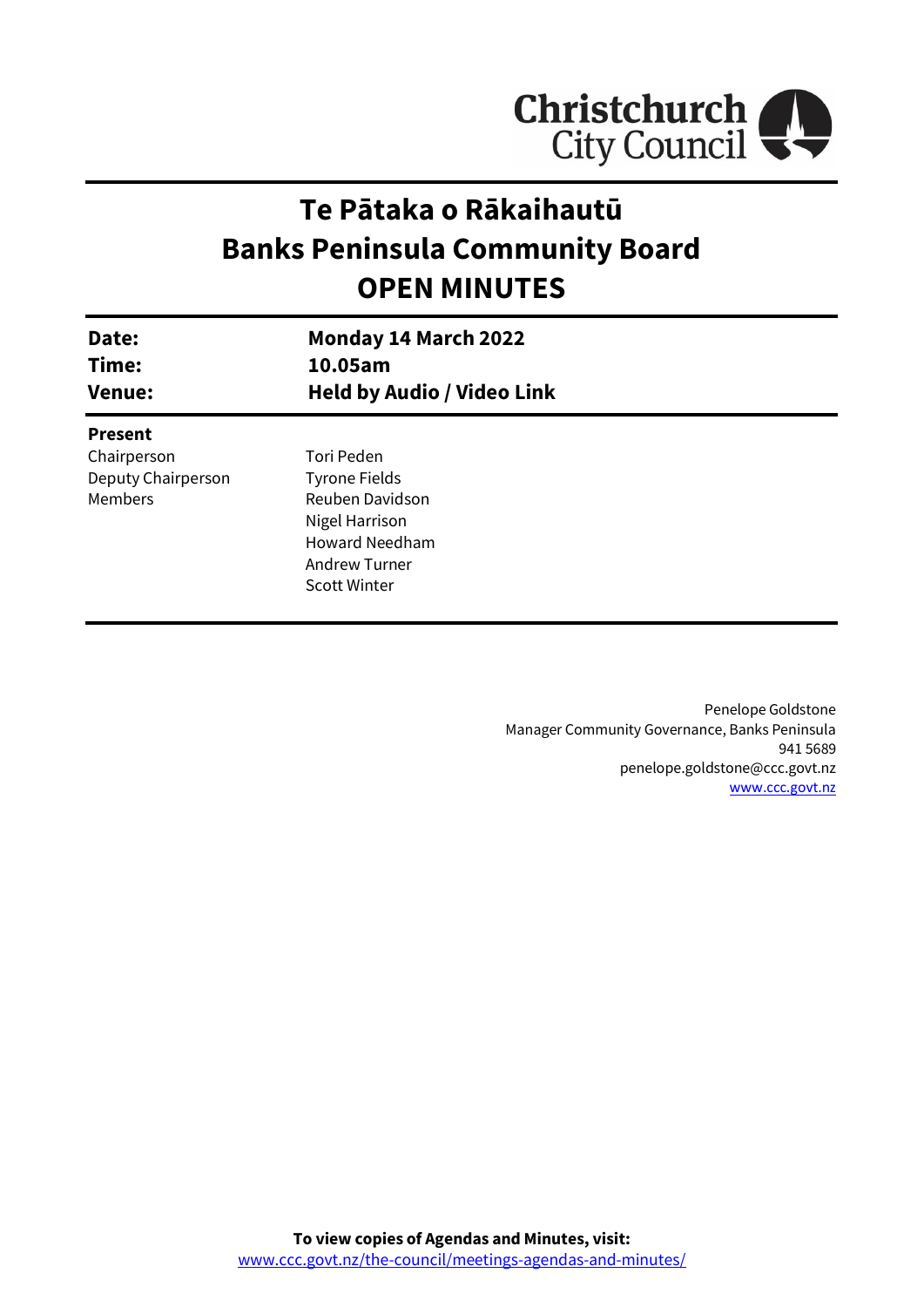

**Part A Matters Requiring a Council Decision**

### **Part B Reports for Information**

### **Part C Decisions Under Delegation**

**Secretarial Note:** It is noted that this meeting was held via audio/video link on the Zoom platform due to the country being under the Covid-19 Protection Framework (the Traffic Alert System at Red) on the date the meeting was scheduled. These minutes provide a written summary of the meeting proceedings.

### **Karakia Tīmatanga**: Reuben Davidson

The agenda was dealt with in the following order.

### **1. Apologies Ngā Whakapāha**

#### **Part C**

### **Community Board Resolved BKCB/2022/00012**

That the apologies received from Jamie Stewart for absence and Andrew Turner for early departure be accepted.

Reuben Davidson/Scott Winter **Carried**

### **2. Declarations of Interest Ngā Whakapuaki Aronga**

### **Part B**

There were no declarations of interest recorded.

### **3. Confirmation of Previous Minutes Te Whakaāe o te hui o mua**

### **Part C**

### **Community Board Resolved BKCB/2022/00013**

That the minutes of Te Pātaka o Rākaihautū Banks Peninsula Community Board meeting held on Monday, 28 February 2022 be confirmed.

Nigel Harrison/Andrew Turner **Carried**

# **4. Public Forum Te Huinga Whānui**

### **Part B**

### **4.1 Harry Stronach**

Harry Stronach, naval architect, spoke to the Board on behalf of the Tug Lyttelton Preservation Society about issues with the Tug, including berthage, public accessibility, and the future of the vessel.

Harry highlighted the rich maritime heritage of the steam tug vessel and noted that it is still operational at 115 year old. It arrived in Lyttelton in 1907 and the Preservation Society was responsible for saving and preserving the tug from 1971. Much of the tug's machinery is still original. The intention of the Society is for the tug to carry on as an operating vessel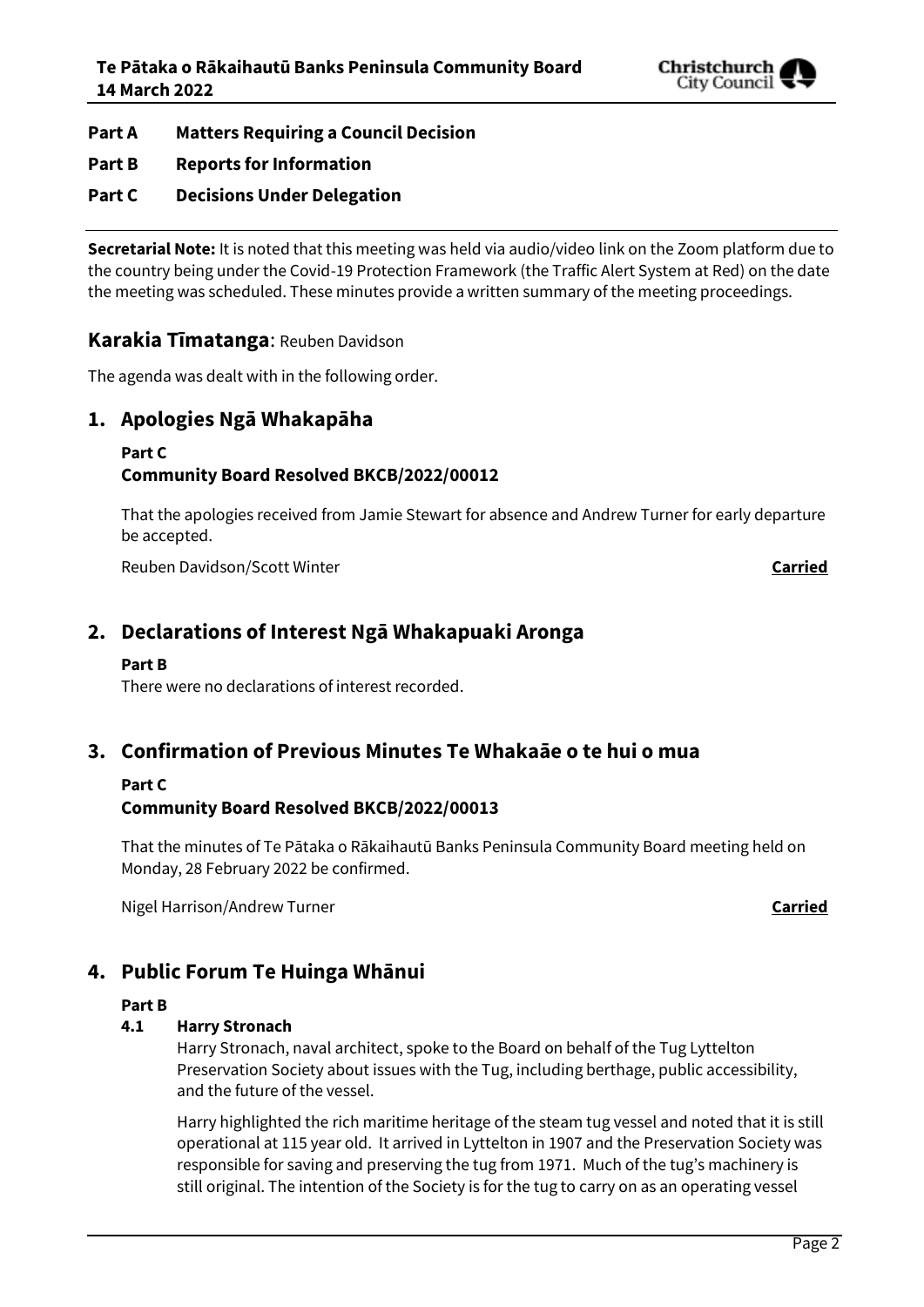

with progressive improvements, such as conversion to biofuels, whilst still maintaining its original workings.

He noted that previous Council heritage funding has only ever been a small part of the tug's budget.

Harry discussed the tug's new berthage at Z berth, inshore of the cruise ship terminal. Although unclear as to why the Lyttelton Port Company (LPC) had chosen to relocate the tug he noted that this new location had proved impractical, making it difficult to maintain the vessel and also making it inaccessible to the public. Discussions were ongoing with LPC, but the Preservation Society would like to see the tug in a permanent berth, in the inner harbour, with public access.

Harry sought support from the Board for the Society to preserve the tug and ensure its ongoing viability.

Board members expressed support for the Preservation Society and the important work being carried out to maintain this treasured heritage asset.

#### **Part B**

That Te Pātaka o Rākaihautū Banks Peninsula Community Board:

- 1. Agree to provide a letter of support to the Tug Lyttelton Preservation Society, noting the Board's previous funding support for the Society and the work that the group is carrying out in preserving and promoting the Tug Lyttelton.
- 2. Thanks Harry Stronach for his presentation.

#### **Attachments**

A Harry Stronach - Tug Lyttelton Presentation **[⇨](../../../RedirectToInvalidFileName.aspx?FileName=BKCB_20220314_MAT_7654.PDF#PAGE=3)</u>** 

### **4.2 Victoria Andrews**

Victoria Andrews spoke to the Board about Te Pātaka o Rākaihautū Banks Peninsula Ward Profile and the Akaroa Wharf replacement process. She was joined by John Wright, President of the Akaroa Fishermen's Association, who also spoke about the Akaroa Wharf replacement.

Regarding the Banks Peninsula Ward Profile, Victoria voiced her concern that the Akaroa Museum was not included in the Profile. She discussed the importance of the Museum to Akaroa's heritage, the many people it serves, and its contributions to the local economy. She thanked the Board and the Council for reinstating the Museum's funding through the Draft Annual Plan, but noted that the Museum still struggled with minimum funding making it difficult to stage exhibitions.

Regarding the Akaroa Wharf replacement, Victoria and John noted that the economic livelihood of commercial wharf users is critical to the wellbeing of the community. They commented that discussions about finding a structure for commercial operators to use during the wharf's replacement have just started although the consultation closed on 31 January 2022. Both felt that providing a temporary structure should have been a priority and felt there was a better alternative to Council's proposed rebuild of Drummonds Wharf. John put forth an option that would see the new wharf still built in the vicinity of Church Street and the Britomart area, but not in the exact location of the present wharf. He noted that people could then make use of the many existing amenities (fuel, power, sewer, crane) on the old wharf while the replacement work was being undertaken.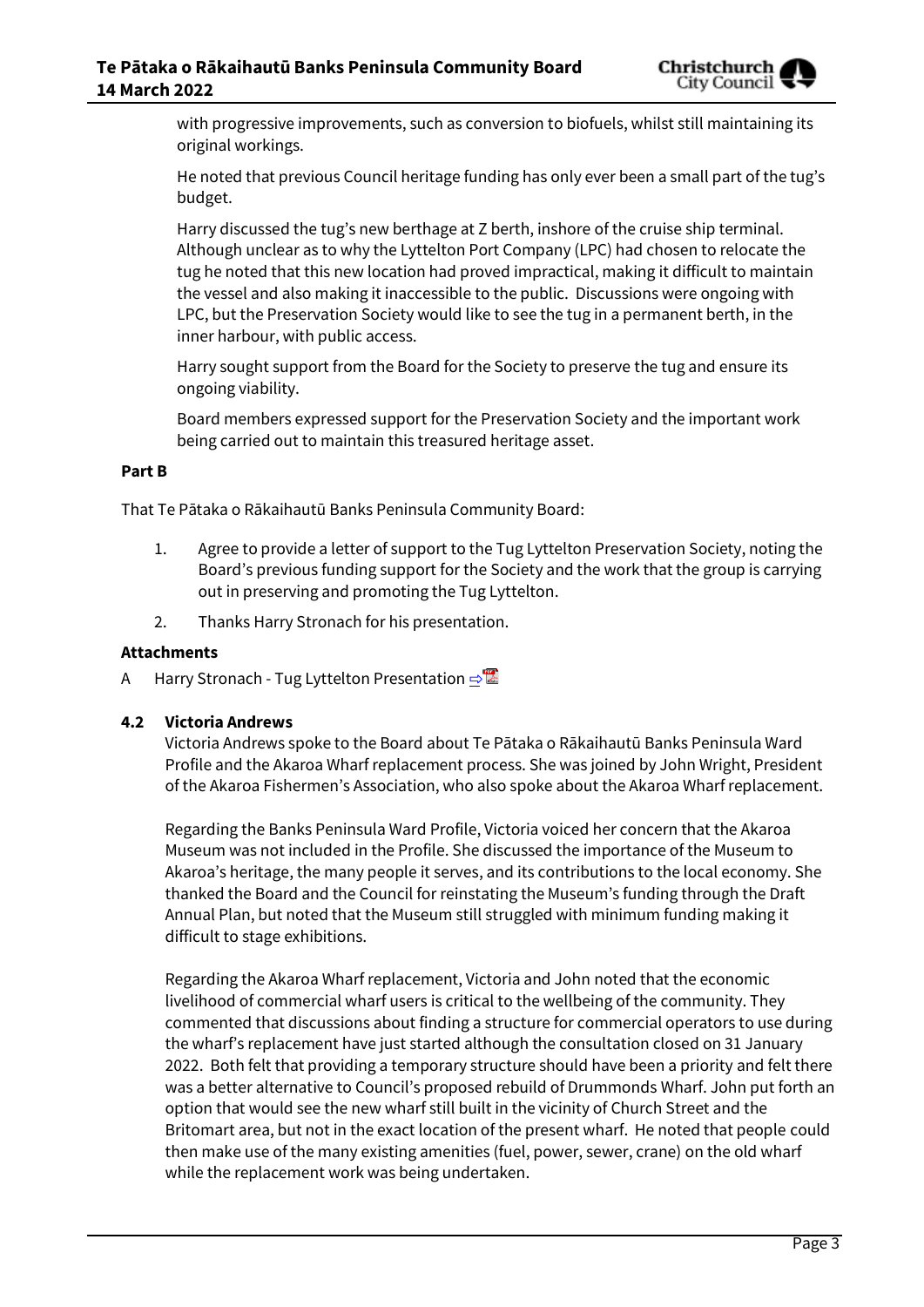

Board members noted their support for the ongoing funding of the Akaroa Museum and the importance of lifting the profile of this important heritage asset, possibly with some national funding.

Staff noted they were happy to receive suggestions about appropriate amendments to the Community Profile.

### **Part B**

That the Te Pātaka o Rākaihautū Banks Peninsula Community Board:

- 1. Refers the issues raised in the public forum, regarding the Banks Peninsula Ward Profile, to staff for further consideration.
- 2. Requests a briefing from the Akaroa Museum Director to explain the museum operation, it's place in a national heritage context and its Long Term Plan aspirations.
- 3. Requests a briefing from staff to provide an update on the Akaroa Wharf replacement project.
- 4. Thanks Victoria Andrews and John Wright for their presentation.

#### **Attachments**

A Victoria Andrews - written submission **[⇨](../../../RedirectToInvalidFileName.aspx?FileName=BKCB_20220314_MAT_7654.PDF#PAGE=6)</u>** 

Andrew Turner left the meeting at 10.30am during consideration of Item 4.2

### **5. Deputations by Appointment Ngā Huinga Whakaritenga**

#### **Part B**

There were no deputations by appointment.

### **6. Presentation of Petitions Ngā Pākikitanga**

### **Part B**

There was no presentation of petitions.

### **7. Reserve Management Committee Meeting Minutes**

The Board noted the reduced number of Reserve Management Committee meeting minutes coming to the Board and asked whether this was due to the inability of the Committees to meet in person under the Covid-19 Protection Framework, Red Traffic Light setting. Staff commented that many Committees have decided to postpone or cancel their meetings until they could again meet in person. It was also noted that staff are available to provide additional technical support to Committees wishing to resume their meetings via audio/video link.

### **Community Board Resolved BKCB/2022/00014**

### **(Original Officer Recommendation Accepted without Change)**

### **Part B**

That the Banks Peninsula Community Board:

- 1. Receive the minutes of the following Reserve Management Committees:
	- Diamond Harbour Reserve Management Committee 14 February 2022

Scott Winter/Reuben Davidson **Carried**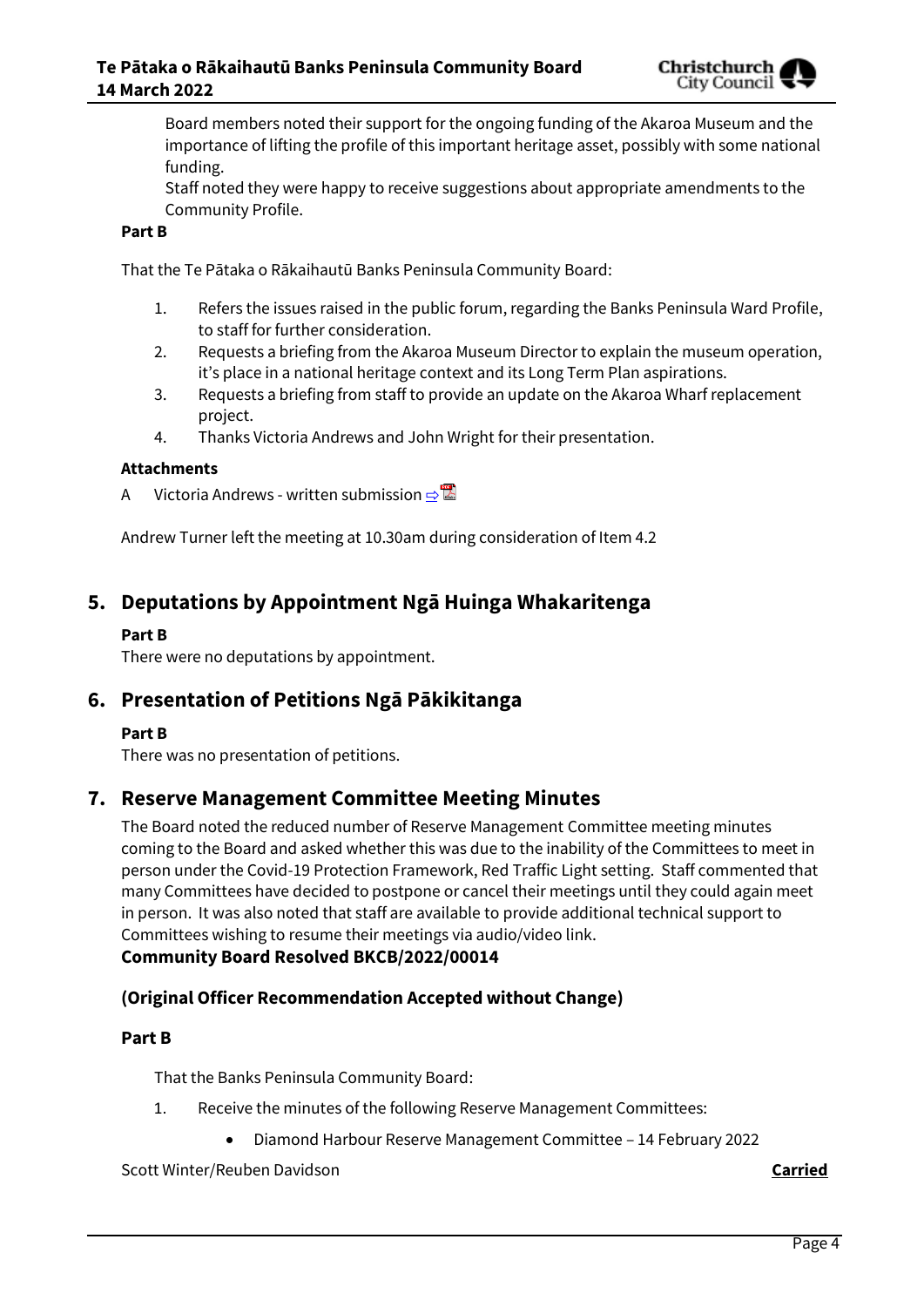

### **8. Akaroa Museum Advisory Committee Meeting - 23 February 2022**

Member Nigel Harrison, Chair of the Akaroa Museum Advisory Committee, noted that the Committee did not comment on the lack of the Museum's inclusion in the Banks Peninsula Ward Profile during its meeting on 23 February, as members had been unaware of the issue at that time. **Community Board Resolved BKCB/2022/00015**

### **(Original Officer Recommendation Accepted without Change)**

### **Part B**

That the Banks Peninsula Community Board:

Receive the minutes of the Akaroa Museum Advisory Committee meeting held on 1. 23 February 2022.

Nigel Harrison/Tori Peden **Carried**

### **9. Briefing - Project Lyttelton - Community Carbon Coach**

Helen Tulett, the Project Lyttelton Community Carbon Coach, was unable to attend the meeting, so this briefing did not proceed and will be rescheduled for a later date.

### **10. Takamatua Stream Esplanade Reserve Landscape Plan**

### **Board Comment**

Staff noted the involvement and contributions of other staff members, including a landscape architect, ecologist, and local parks advisor in this project. Staff also commented that the report was drafted with some urgency as the Landscape Plan needed to be approved by the Board before the Takamatua Environmental and Kaitiakitanga Committee could move forward with funding applications.

The Board noted that it had received previous presentations on this project and that it was pleased to be able to approve the Landscape Plan.

### **Community Board Resolved BKCB/2022/00016**

### **(Original Officer Recommendation Accepted without Change)**

### **Part C**

That Te Pātaka o Rākaihautū Banks Peninsula Community Board:

1. Approve the Takamatua Stream Esplanade Reserve Landscape Plan as shown in Section 5.2, and in Attachment A, of the report on the agenda for this meeting.

Nigel Harrison/Scott Winter **Carried**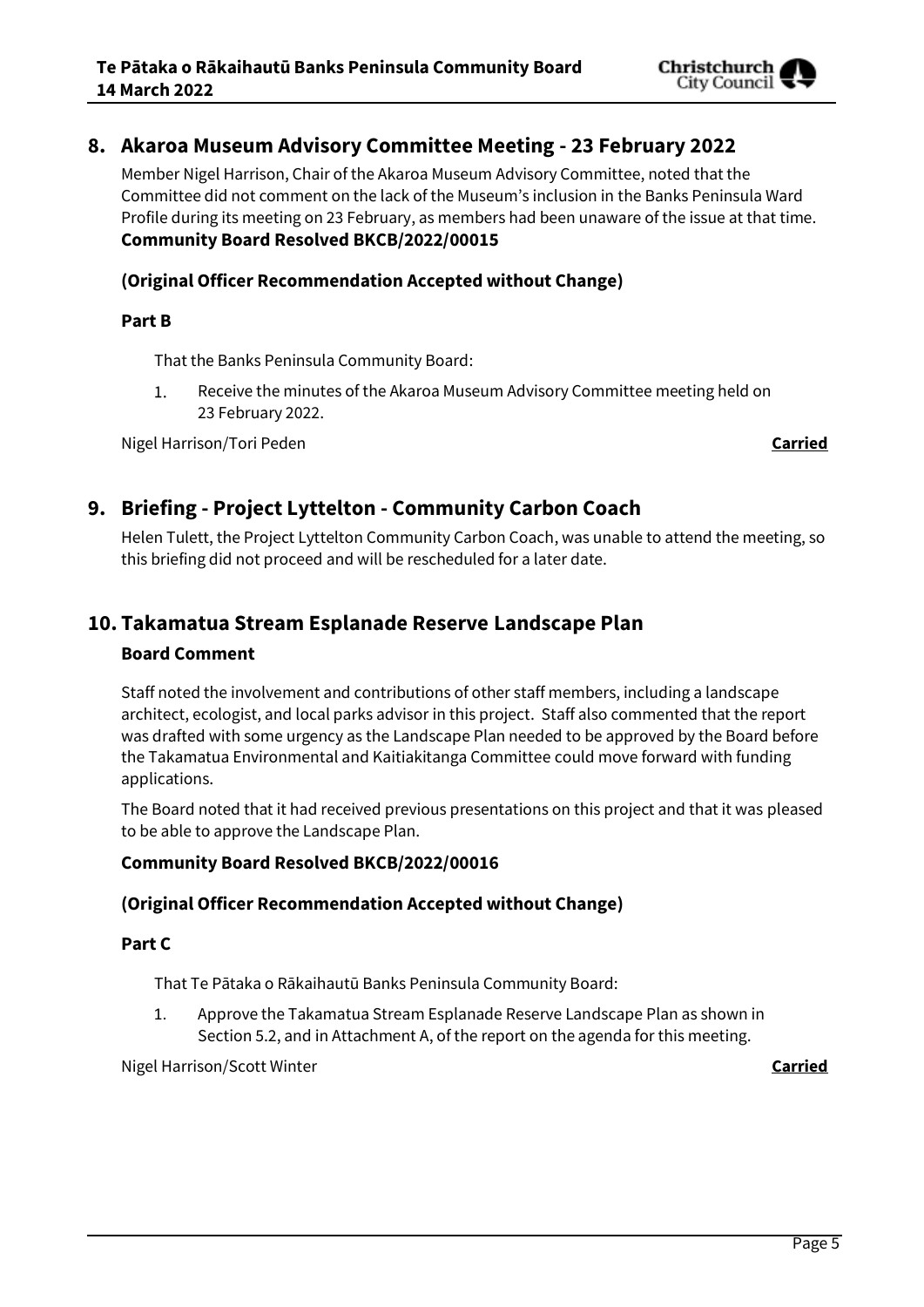## **11. Te Pātaka o Rākaihautū Banks Peninsula Community Board Area Report - February 2022**

Staff noted that the recently updated Banks Peninsula Ward Profile was attached to the Area Report, and commented that they would investigate updating it to reflect the information received in the earlier public forum.

The Community Board Plan Monitoring report was also attached to the Area Report. It showed the Board's priorities, and actions that the Board or staff have taken to progress those priorities.

Staff raised the Ministry for Primary Industries consultation regarding an application by Te Hapū o Ngāti Wheke to extend the Lyttelton Harbour/Whakaraupō Mātaitai Reserve, and agreed to make a submission in support of this proposal.

The Board also asked staff for some additional details regarding the Norman Kirk Pool, including the visitor numbers for the season, closing dates, and any potential shift to a pay-to-play system. Staff noted that a full update and briefing would be coming to the Board once the season was closed.

The Board further inquired about the Le Bons Bay half basketball court and the fundraising target for the project, as well as the Customer Service Requests Report's "phone/email/walk-in" category and whether it was possible to see more details of the requests in this category. The Board was particularly interested in the ability to assess the use of and effectiveness of local Service Centres.

**Service Centres** – Staff undertook to request information on the statistics of the three Service Centres – Akaroa, Little River and Lyttelton.

### **Officer Recommendations Ngā Tūtohu**

That Te Pātaka o Rākaihautū Banks Peninsula Community Board:

1. Receive the Te Pātaka o Rākaihautū Banks Peninsula Community Board Area Report for February 2022.

### **Community Board Resolved BKCB/2022/00017**

### **Part B**

That Te Pātaka o Rākaihautū Banks Peninsula Community Board:

- Receive the Te Pātaka o Rākaihautū Banks Peninsula Community Board Area Report for 1. February 2022.
- 2. Agrees to make a submission to the Ministry for Primary Industries in support of the extension to the Lyttelton Harbour / Whakaraupō Mātaitai Reserve.

Scott Winter/Reuben Davidson **Carried**

# **12. Elected Members' Information Exchange Te Whakawhiti Whakaaro o Te Kāhui Amorangi**

**Part B**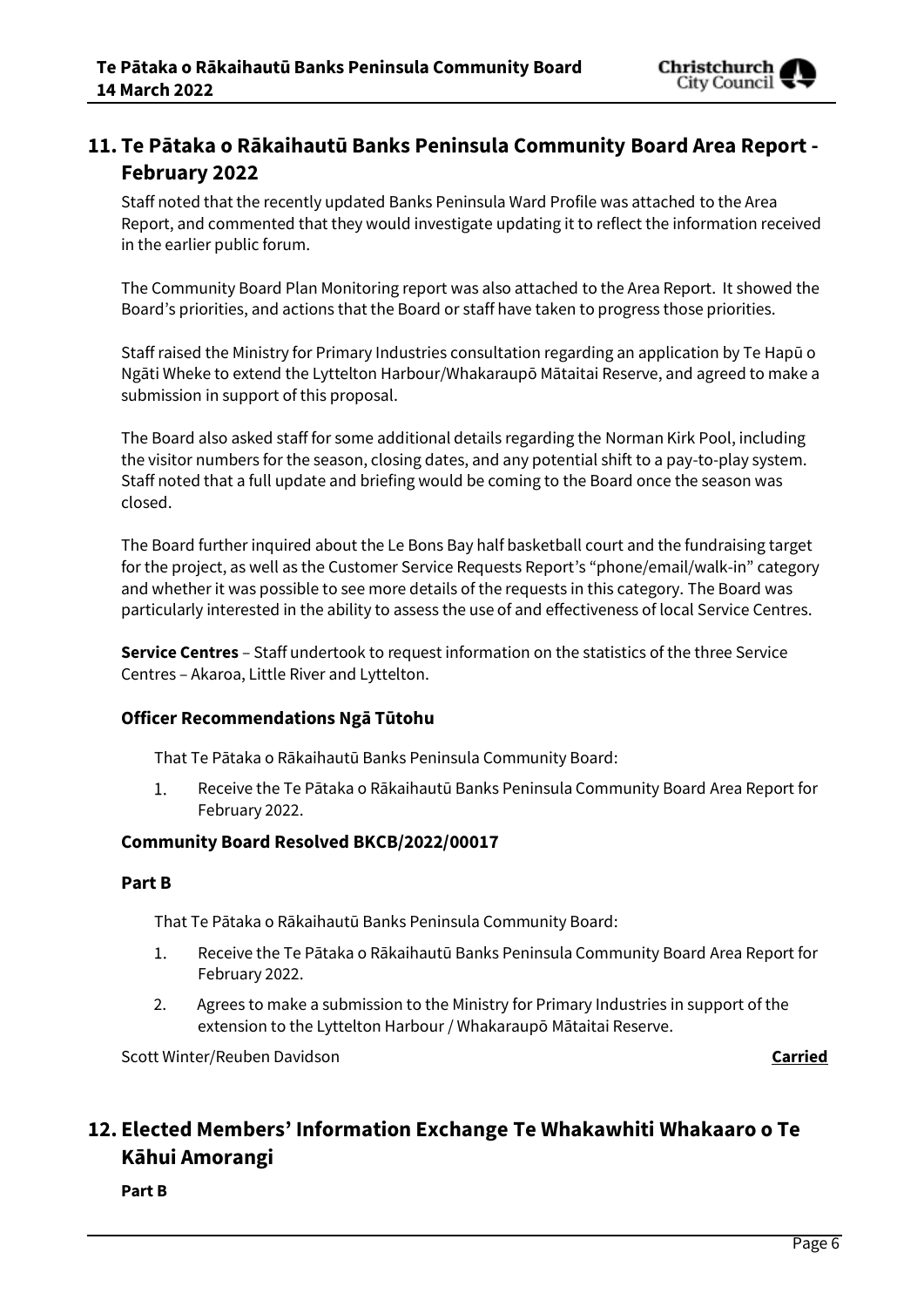

Members exchanged the following information:

- Te Ahu Pātiki deed signed last week providing opportunity to become incorporated society and register for charitable trust status.
- Godley House Request for Proposal released and is generating a lot of interest from the community and other business stakeholders.
- Vaccine Pass restrictions child access to Council libraries.
- Reserve Management Committee meetings reduced meetings under Red Traffic Light setting and options to provide support to meet via audio/video link.
- Community Board meetings via audio/video link Council policy to meet remotely in Red Traffic Light setting.
- Heritage Profile should include Takapūneke Reserve and Britomart Monument.
- Land behind Pavitt Cottage, Robinsons Bay proposal to gift a parcel of land to a community trust.
- Lyttelton Port Seafarers Committee work to support Ukrainian and Russian seafarers and their ability to contact home.
- Lyttelton memorial orchard for local earthquake victims families of victims planting and maintaining the space on former Red Zone land.
- Birdlings Flat wastewater consents letter to Environment Canterbury update.

### **12.1 Storm Water Drain Maintenance - 37 / 39 James Drive**

It was reported that residents at 37 and 39 James Drive, Diamond Harbour have raised concerns regarding a channel running through their properties that is fed by rainwater run-off from James Drive Reserve. This is a big catchment which generates a large amount of water during heavy rain. It appeared that the Council had created the channel and had been maintaining it, but after raising the lack of maintenance with Council, the residents were informed that Council staff would no longer be maintaining the channel. Additionally, an open storm water drain at the end of the channel has been covered by a grate that is allowing sediment, rubbish, and silt to run into stormwater and out to sea.

### **Part B**

That Te Pātaka o Rākaihautū Banks Peninsula Community Board:

1. Requests information from staff about who is responsible for maintaining the stormwater channel running alongside properties at 37 and 39 James Drive in Diamond Harbour.

### **12.2 Governors Bay - Save the Jetty Trust**

The Board spoke about the ongoing efforts of the Save the Jetty Trust and their recent submission to Council to secure a loan so the Trust can sign building contracts and start work on the repair of the Governors Bay Jetty. There is still \$850,000 needed to get the work finished, but securing the loan will enable construction to start and help avoid future price increases for materials.

The Trust has requested a letter of support from the Board to support their efforts to seek additional funding grants.

### **Part B**

That Te Pātaka o Rākaihautū Banks Peninsula Community Board: